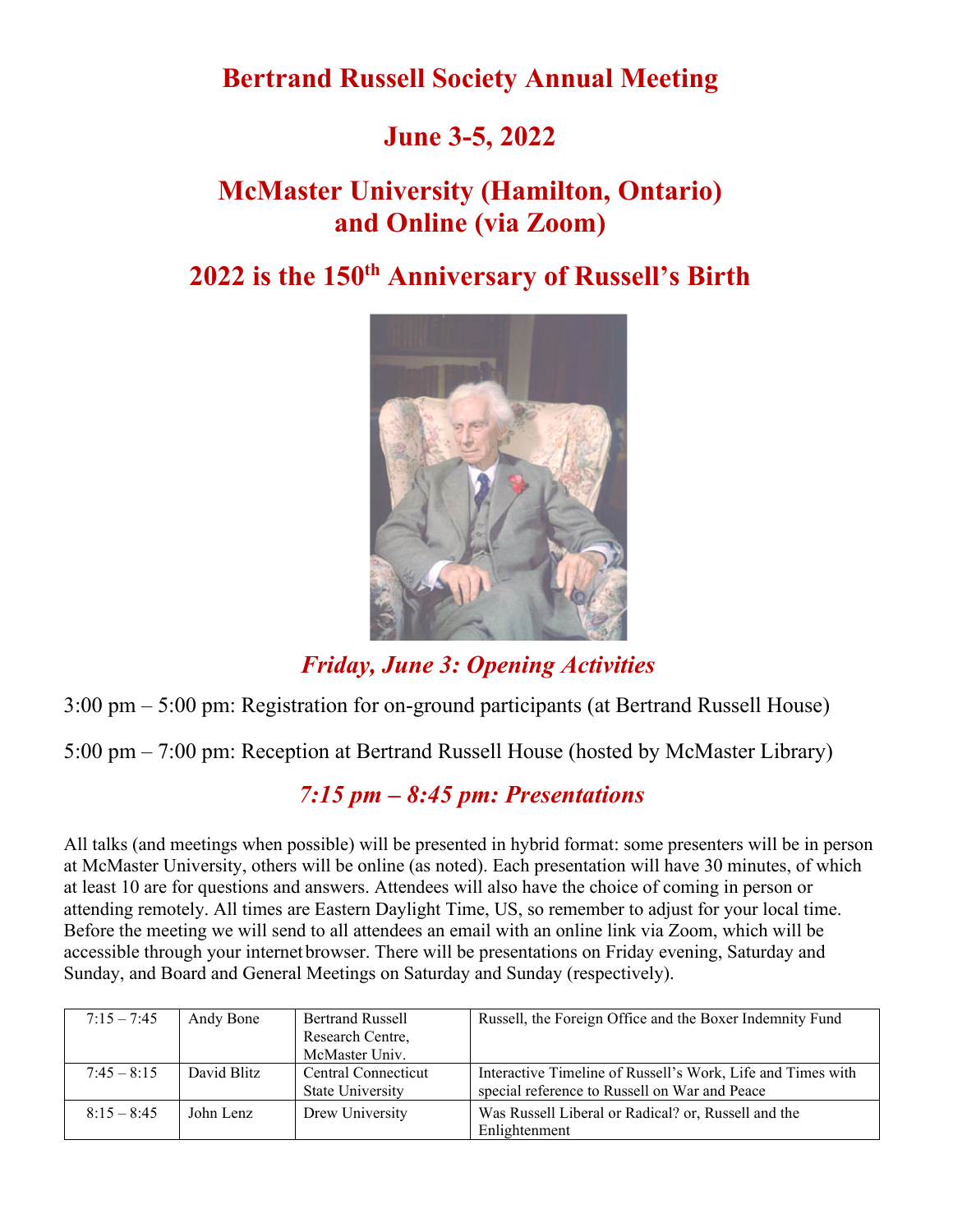#### *Saturday, June 4*

#### *8:30 am – 11:50 am: Presentations*

| $8:30 - 9:00$   | Dustin Olson          | University of Regina,<br>Luther College | Human Knowledge and Scientific Philosophy                            |
|-----------------|-----------------------|-----------------------------------------|----------------------------------------------------------------------|
| $9:00 - 9:30$   | Gülberk Koç           | Mount Royal University                  | <b>Russell on Rationality</b>                                        |
|                 | Maclean               |                                         |                                                                      |
| $9:30 - 10:00$  | Jared Hanson-<br>Park | University of Miami                     | Science and Interpretation in <i>The Analysis of Matter</i> (online) |
|                 |                       |                                         |                                                                      |
| $10:10 - 10:40$ | Tony Simpson          | <b>Bertrand Russell Peace</b>           | Who was Edith? (online)                                              |
|                 |                       | Foundation                              |                                                                      |
| $10:40 - 11:10$ | Michael Haidan        | University of Salzberg                  | "Can Religion Cure our Troubles?": an Examination of                 |
|                 |                       |                                         | Russell's Arguments (online)                                         |
| $11:20 - 11:50$ | Tim Madigan           | St. John Fisher College                 | Steve Allen "Meets" Bertrand Russell                                 |

#### *12:00 pm – 1:00 pm Lunch Break and Board Meeting*

- *1. Approval of 2021 Minutes – Adam Stromme*
- *2. President's Report - David Blitz*
- *3. Treasurer's Report - Landon Elkind*
- *4. Election of Officers*
- *5. Next Year's Meeting*
- *6. Russelliana Report – Landon Elkind*
- *7. Bulletin Report – Greg Landini, Landon Elkind*
- *8. Book Award Report - Russell Wahl*
- *9. Eisler Award Report - Thom Weidlich*
- *10. Membership and Outreach - Landon Elkind*
- *11. Student Paper Report - Peter Stone, John Lenz*
- *12. Technology Report - Landon Elkind, Dennis Darland*
- *13. Adjournment*

#### *1:10 – 5:00: Presentations*

| $1:10 - 1:40$ | <b>Bernard Linsky</b> | University of Alberta - | The Use of Dots in Principia Mathematica                  |
|---------------|-----------------------|-------------------------|-----------------------------------------------------------|
|               |                       | emeritus                |                                                           |
| $1:40 - 2:10$ | William Bruneau       | University of British   | Consistency and Conviction: Russell on Education, 1915-   |
|               |                       | Columbia                | 1965                                                      |
| $2:20 - 2:50$ | Michael D.            | Lakehead University     | Bertrand Russell's Barnes Foundation Lectures             |
|               | Stevenson             |                         |                                                           |
| $2:50 - 3:20$ | Dan O'Leary           | Independent             | Social Network Analysis Based on Russell's Correspondence |
|               |                       |                         | of 1918 Cited in BRACERS                                  |
| $3:30 - 4:00$ | K.S. Sangeetha        | Independent             | Russell's Structuralism and Knowledge of Things: Are They |
|               |                       |                         | Parallel Stories? (online)                                |
| $4:00 - 4:30$ | Chen Yang             | Purdue University       | A New Way to Justify the Neo-Russellian Critique of the   |
|               |                       |                         | Notion of Cause (online)                                  |
| $4:30 - 5:00$ | Cheung Wai Lok        | The Chinese University  | A Kripkean Understanding of Contextual Definition: a      |
|               |                       | of Hong Kong            | Russellian Description Theory of Proper Name Through      |
|               |                       |                         | Epistemic Situationality (online)                         |

## *5:00 pm – 6:00 pm: Red Hackle Hour and BRS Award*

BRS Award: Bertrand Russell Peace Foundation (Tony Simpson)

#### *7:00 pm – 9:00 pm: Banquet*

Banquet Talk: Ken Blackwell – Bertrand Russell Turns 90